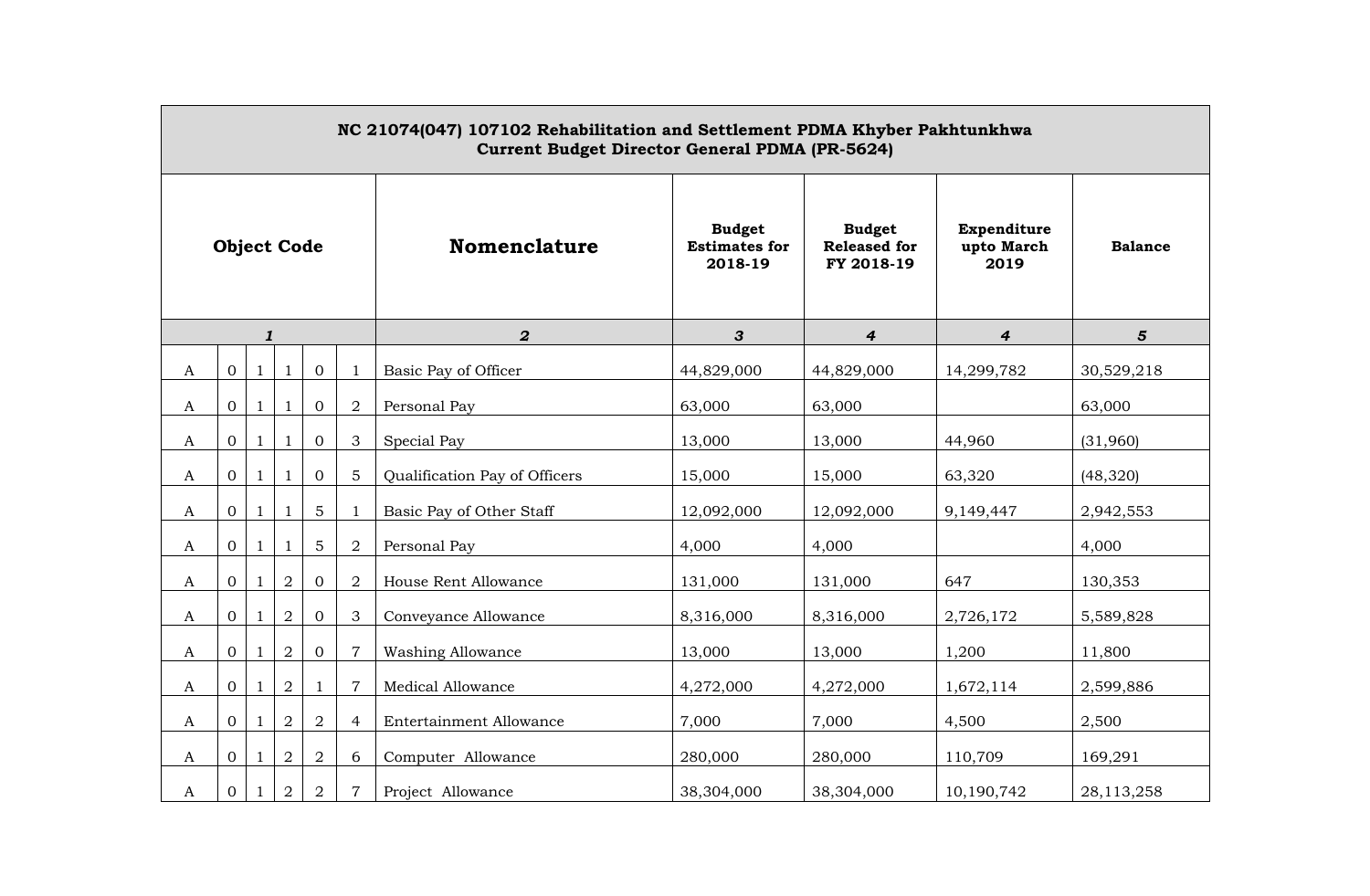| A | $\Omega$       | -1           | 2              | 3              | 6                | Deputation Allowance                        | 693,000    | 693,000    | 2,420,064  | (1,727,064) |
|---|----------------|--------------|----------------|----------------|------------------|---------------------------------------------|------------|------------|------------|-------------|
| A | $\overline{0}$ | 1            | $\overline{2}$ | $\mathfrak{Z}$ | 8                | Charge Allowance                            | 56,000     | 56,000     | 33,402     | 22,598      |
| A | $\Omega$       | -1           | 2              | $\overline{O}$ | D                | Integrated Allowance                        | 22,000     | 22,000     | 122,067    | (100, 067)  |
| A | $\Omega$       | -1           | $\overline{2}$ | $\overline{O}$ | E                | Housing Subsidy Allowance                   | 37,090,000 | 37,090,000 | 12,179,635 | 24,910,365  |
|   |                |              |                |                |                  |                                             |            |            |            |             |
| A | 0              | -1           | $\overline{2}$ | $\overline{O}$ | $\boldsymbol{X}$ | Adhoc Allowance-2010                        |            |            | (7, 856)   | (7, 856)    |
| A | $\Omega$       |              | $\overline{2}$ | $\overline{O}$ | N                | Special Allowance 30% (Scett:<br>Allowance) |            |            | (9,807)    | (9,807)     |
| A | $\Omega$       | $\mathbf{1}$ | $\overline{2}$ | -1             | A                | ARA 2011                                    |            |            | (2, 359)   | (2, 359)    |
|   |                |              |                |                |                  |                                             |            |            |            |             |
| A | $\overline{0}$ |              | $\overline{2}$ | $\mathbf{1}$   | M                | Adhoc Relief Allowance 2012                 |            |            | (5,780)    | (5,780)     |
| A | $\overline{0}$ |              | $\overline{2}$ | $\mathbf{1}$   | $\Omega$         | Audit &Accounts Allowance                   | 316,000    | 316,000    | 245,294    | 70,706      |
| A | $\Omega$       |              | $\overline{2}$ | -1             |                  | Adhoc Relief Allowance-2013 15%             | 4,365,000  | 4,365,000  | 487,893    | 3,877,107   |
| A | $\overline{0}$ |              | $\overline{2}$ | $\mathbf{1}$   | Z                | Adhoc Relief Allowance 2014                 | 2,916,000  | 2,916,000  | 3,053      | 2,912,947   |
| A | $\overline{0}$ |              | $\overline{2}$ | $\overline{2}$ | $\mathcal{C}$    | Adhoc Relief Allowance-2015                 | 3,871,000  | 3,871,000  | 333,001    | 3,537,999   |
|   |                |              |                |                |                  |                                             |            |            |            |             |
| A | $\Omega$       |              | $\overline{2}$ | $\overline{2}$ | ${\bf N}$        | Special Conveyance Allowance                | 12,000     | 12,000     | 8,000      | 4,000       |
| A | $\Omega$       |              | 2              | $\overline{2}$ | M                | Adhoc Relief Allowance-2016                 | 4,315,000  | 4,315,000  | 1,811,428  | 2,503,572   |
| A | $\Omega$       |              | $\overline{2}$ | $\overline{2}$ | Y                | Adhoc Relief Allowance-2017                 | 5,692,000  | 5,692,000  | 2,346,243  | 3,345,757   |
| A | 0              |              | $\overline{2}$ | 3              | $\mathbf G$      | Adhoc Relief Allowance-2018                 | 5,695,000  | 5,695,000  | 2,339,451  | 3,355,549   |
|   | $\Omega$       |              | $\overline{2}$ | 3              | E                | Executive allowance                         | 4,700,000  | 4,700,000  |            |             |
| A |                |              |                |                |                  |                                             |            |            | 5,015,110  | (315, 110)  |
| A | $\overline{0}$ | -1           | $\overline{2}$ | $\overline{7}$ | $\Omega$         | Other (Ph.D./M.Phil. Allowance)             | 1,134,000  | 1,134,000  | 7,500      | 1,126,500   |
| A | $\overline{0}$ | -1           | $\overline{2}$ | $\overline{7}$ | 4                | Medical Charges.                            | 200,000    | 2,734,400  | 2,709,681  | 24,719      |
|   |                |              |                |                |                  |                                             |            |            |            |             |
| A | 0              | 1            | $\overline{2}$ | $\overline{7}$ | 8                | Leave salary                                | 100,000    | 100,000    |            | 100,000     |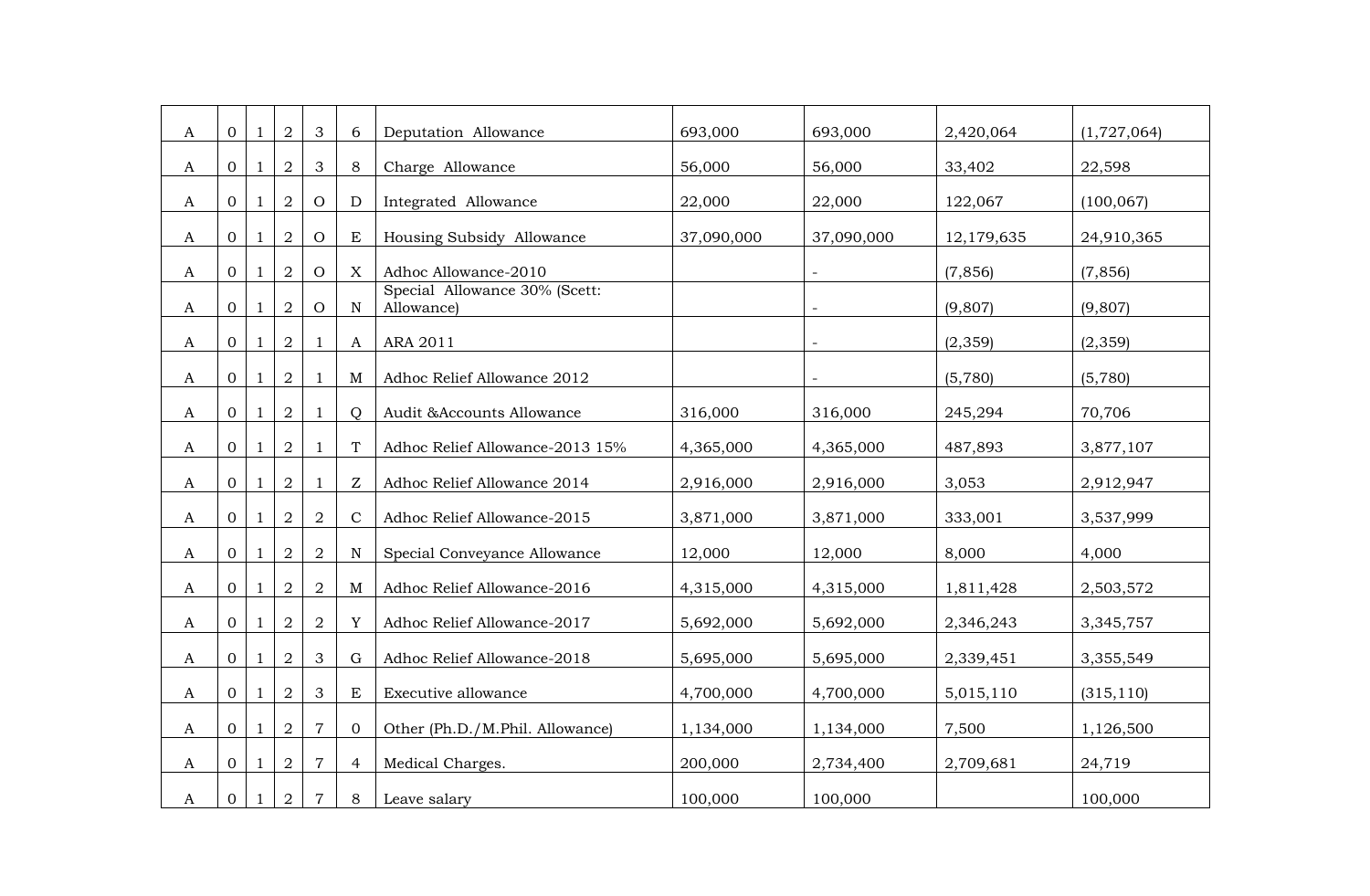| A            | $\overline{0}$ | $\mathbf{3}$   | $\overline{2}$ | $\mathbf{0}$   |                | Postage and Telegraph            | 67,000     | 50,250    | 22,000    | 28,250                   |
|--------------|----------------|----------------|----------------|----------------|----------------|----------------------------------|------------|-----------|-----------|--------------------------|
| A            | $\overline{0}$ | $\mathbf{3}$   | $\overline{2}$ | $\mathbf{O}$   | $\overline{2}$ | Telephone & Trunk Calls          | 300,000    | 225,000   | 213,560   | 11,440                   |
| A            | $\overline{0}$ | $\mathbf{3}$   | $\overline{2}$ | $\overline{0}$ | 5              | Courier & Pilot Services         | 70,000     | 52,500    | 7,270     | 45,230                   |
| A            | $\overline{0}$ | 3              | 3              | $\overline{0}$ | 1              | Gas                              | 1,000      | 1,000     |           | 1,000                    |
| A            | $\mathbf{O}$   | $\mathbf{3}$   | 3              | $\mathbf{O}$   | 3              | Electricity                      | 1,500,000  | 1,500,000 | 1,318,598 | 181,402                  |
| A            | $\overline{O}$ | $\mathbf{3}$   | $\mathbf{3}$   | $\mathbf{0}$   | 4              | Hot & Cold weather charges       | 70,000     | 52,500    | 52,500    | $\equiv$                 |
|              | $\Omega$       | 3              | 4              | $\overline{0}$ | 2              | Rent of Office Building          | 1,000      | 750       |           | 750                      |
| A            |                |                |                |                |                |                                  |            |           |           |                          |
| $\mathbf{A}$ | $\overline{0}$ | $\mathbf{3}$   | 6              | $\mathbf{0}$   | $\overline{2}$ | Insurance                        | 1,000      |           |           | $\overline{\phantom{a}}$ |
| A            | $\overline{0}$ | $\mathbf{3}$   | 8              | $\mathbf{O}$   | 5              | <b>Travelling Allowance</b>      | 300,000    | 401,880   | 397,425   | 4,455                    |
| A            | $\overline{0}$ | $\mathbf{3}$   | 8              | $\mathbf{O}$   | 6              | Transportation of Goods          | 30,000     | 22,500    | 22,350    | 150                      |
| A            | $\Omega$       | 3              | 8              | $\mathbf{0}$   | 7              | P.O.L. Charges.                  | 600,000    | 450,000   | 432,620   | 17,380                   |
| A            | $\overline{0}$ | $\mathbf{3}$   | 8              | $\overline{0}$ | 8              | Conveyance Charges.              | 10,000     | 7,500     |           | 7,500                    |
| A            | $\overline{0}$ | $\mathbf{3}$   | 8              | $\mathbf{0}$   | 9              | CNG                              | 100,000    | 7,5000    | 74,730    | 270                      |
| A            | 0              | $\mathbf{3}$   | 9              | $\overline{0}$ |                | Stationery                       | 100,000    | 75,000    | 73,754    | 1,246                    |
| A            | $\overline{0}$ | $\mathbf{3}$   | 9              | $\mathbf{O}$   | $\overline{2}$ | Printing & Publication.          | 80,000     | 60,000    | 60,000    | $\overline{a}$           |
| A            | $\overline{0}$ | $\mathbf{3}$   | 9              | $\mathbf{O}$   | 5              | News Papers, Books & Periodicals | 80,000     | 60,000    | 43,999    | 16,001                   |
| A            | $\Omega$       | $\mathbf{3}$   | 9              | $\overline{0}$ | 7              | Advertisement & Publicity        | 100,000    | 100,000   | 100,000   | $\equiv$                 |
| A            | $\Omega$       | 3              | 9              | 1              | 7              | Law Charges                      | 100,000    | 75,000    | 22,947    | 52,053                   |
| A            | $\overline{0}$ | $\mathbf{3}$   | 9              | $\overline{7}$ | $\overline{0}$ | Others                           | 70,000     | 52,500    | 36,380    | 16,120                   |
| A            | $\overline{0}$ | $\overline{4}$ | 1              | $\overline{0}$ | 1              | Pension                          | 10,000,000 | 7,500,000 |           | 7,500,000                |